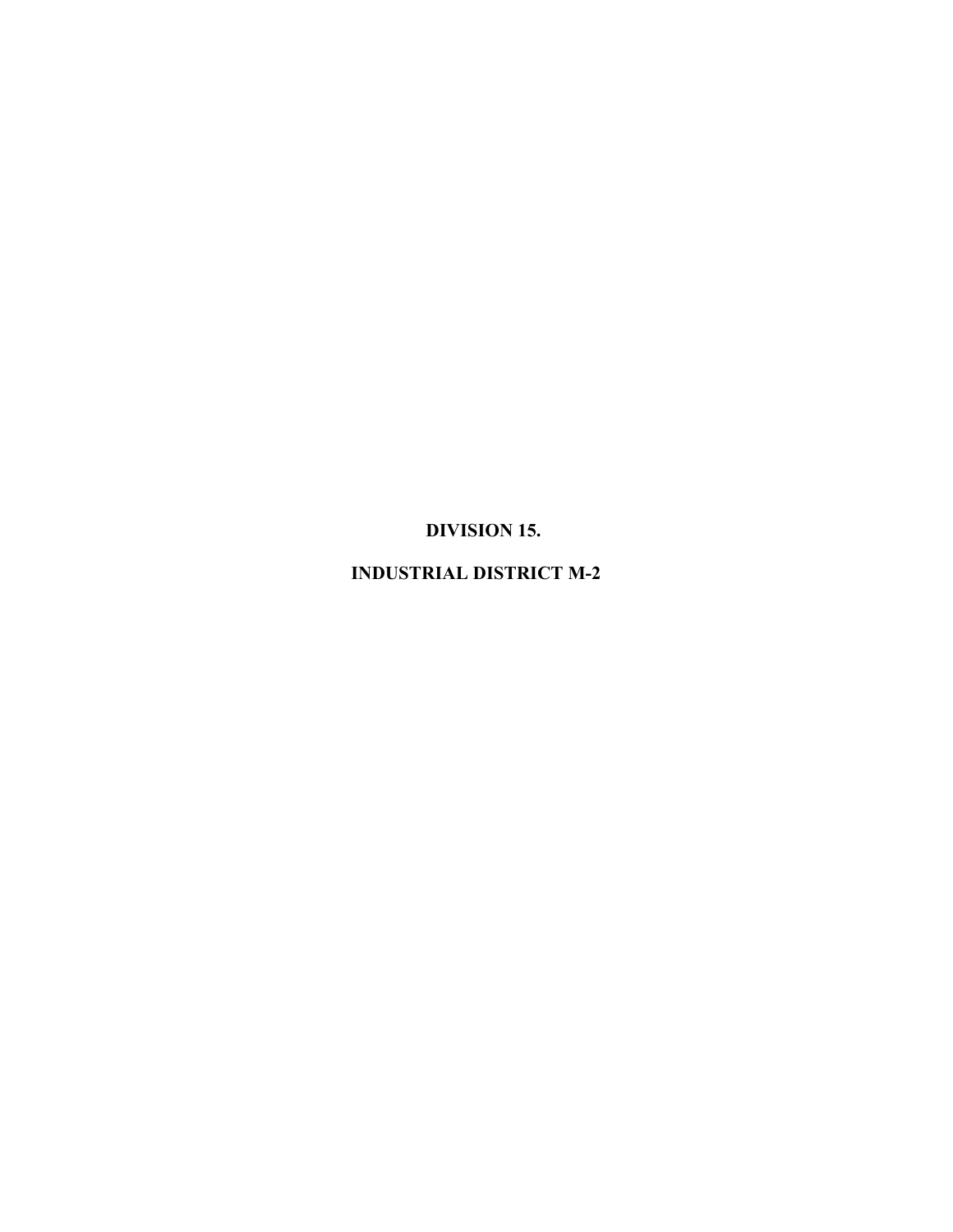# **Sec. 25-341. Purpose.**

The intent of Industrial District M-2 is to establish and preserve areas for industrial and related uses of such a nature that they require isolation from many other types of land uses because of traffic or nuisance factors, such as noise, glare, smoke, dust or odor. This district, and additions to existing districts, should be in proximity to other existing and/or planned commercial, industrial and institutional land use activities with utilities and superior road access.

(Res. of 1-1-02, § 2-1501)

# **Sec. 25-342. Permitted uses.**

The following uses are permitted by right, subject to compliance with all other requirements of this chapter, and all other applicable regulations.

- (1) Manufacture, processing, fabrication and/or assembly of products having characteristics similar to but not limited to: scientific and precision instruments, photographic equipment, communication, computation equipment, drugs, medicines, pharmaceutical, household appliances, musical instruments, toys, novelties, sporting goods and athletic goods, boats, rubber and metal stamps, die-cut paperboard and cardboard, glass products made of purchased glass, pottery and ceramic products using only previously pulverized clay, electric lighting and wiring equipment, service industry machines, lithographic and printing processes, industrial controls, radio, consumer electronics and TV receiving, bags and containers, sanitary paper products, optical goods, electrical machinery, mobile homes, prefabricated and modular housing and components, dairy products, feed and grain, baked and confectioners goods, farm machinery, fruit and vegetable processing, canning, storage.
- (2) Sawmills and planing mills.
- (3) Contractor's equipment storage or yard, or rental of equipment used by contractors, including well drilling operations.
- (4) Beverage processors, bottlers and distributors.
- (5) Blacksmith shop, welding or machine shop, excluding punch presses exceeding forty-ton rated capacity, and drop hammers.
- (6) Manufacture, compounding, processing, packaging or treatment of articles (of sizes less than four hundred (400) cubic feet) or merchandise from the following previously prepared materials: Bone, cellophane, canvas, cloth, cork, feathers, felt, fiber, fur, glass, hair, horn, leather, paper, plastic, clay, shale, stone, metals, shells, straw, textiles, tobacco, wood, yarn and paint.
- (7) Bakery, commercial.
- (8) Dry cleaning plant.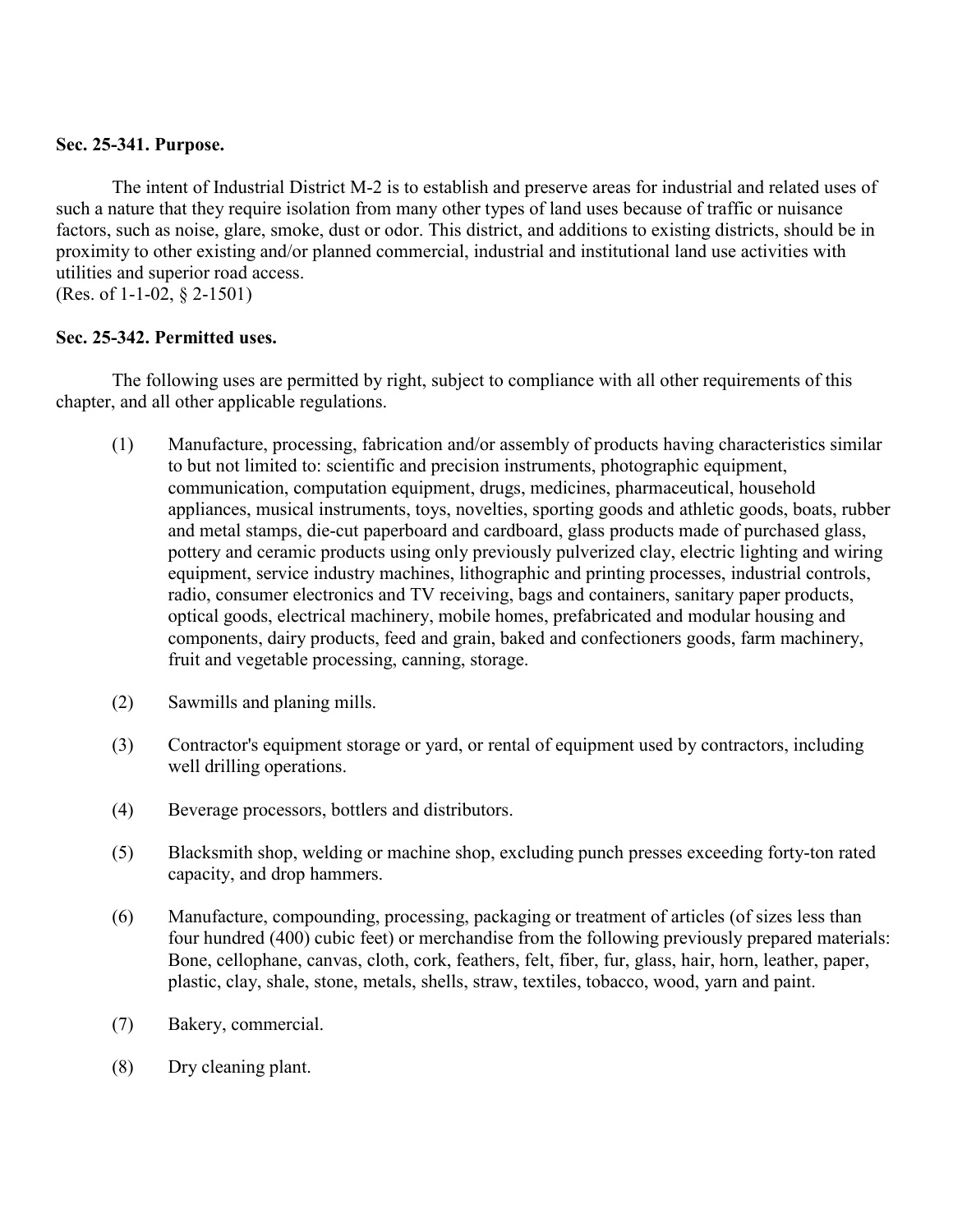- (9) Heavy equipment, tractor-trailer, and specialty vehicle sales, rental, repair and accessory service.
- (10) Motor vehicle service and repair, light and heavy.
- (11) Public utility service center, with or without outdoor storage yard.
- (12) Contractor service establishment, excluding retail sales
- (13) Moving and storage company.
- (14) All uses permitted by right in M-1.

 (15) Telecommunications tower, attached, subject to the standards of section 25-441. (Res. of 1-1-02, § 2-1502; Res. No. 11-10-10, 10-25-11)

### **Sec. 25-343. Uses permissible by special exception.**

The following uses may be permitted by the board of supervisors as special exception uses, subject to compliance with all other requirements of this chapter, and all other applicable regulations.

- (1) As a transitional use, to an A or R district only, a use permitted by right in the B-1 or B-2 district where the impact on adjoining A or R district will be less than other uses permitted by special exception in the M-2 district.
- (2) Telecommunication tower, freestanding, subject to the standards of section 25-441.
- (3) Truck terminals.
- (4) Truck complexes.
- (5) Water or sewerage treatment plant.
- (6) Utility substation.
- (7) Recycling drop off and processing center.
- (8) Government buildings, functions.
- (9) Radio and TV broadcasting, relay station.
- (10) Individual well and septic systems approved by the state health department.
- (11) Reduction in the minimum district size from ten (10) acres to no less than three (3) acres.
- (12) Trucking company.

(Res. of 1-1-02, § 2-1503; Res. No. 06-07-13, 7-25-2006; Res. No. 07-01-15, 1-23-2007; Res. No. 07-02-15,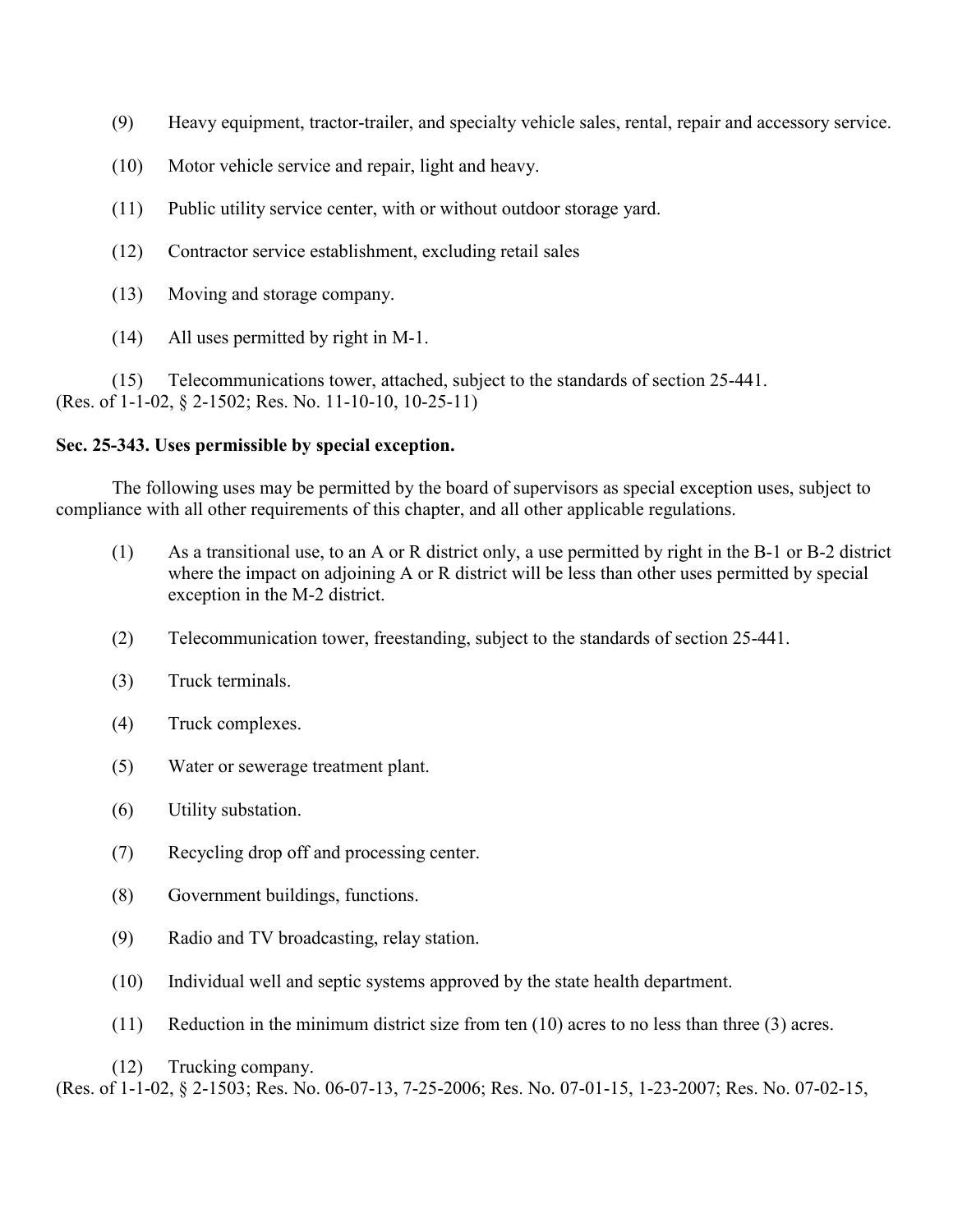2-27-2007)

# **Sec. 25-344. District requirements.**

*Minimum district area:* Ten (10) acres, except that subject to special exception approval, minimum district size may be reduced to no less than three (3) acres. (Res. of 1-1-02, § 2-1504; Res. No. 07-01-15, 1-23-2007)

# **Sec. 25-345. Lot requirements.**

(a) *Minimum lot area:* One (1) acre.

(b) *Minimum lot width:* One hundred (100) feet. (Res. of 1-1-02, § 2-1505)

# **Sec. 25-346. Building requirements.**

- (a) *Minimum yards.*
- (1) Front: Forty (40) feet.
- (2) Side: Twenty (20) feet. (Seventy-five (75) feet adjoining residential).
- (3) Rear: Forty (40) feet. (Seventy-five (75) feet adjoining residential).

(b) *Maximum density.* Maximum floor area ratio: 0.50; impervious surfaces on any lot shall not exceed seventy (70) percent of the lot area.

(c) *Minimum building setback.* Forty (40) feet when parking is located behind principal building, when parking screened from public road view with berms and/or coniferous landscaping, or when parking lot landscaping is increased by at least fifty (50) percent over minimum requirements; otherwise building setback shall be eighty (80) feet plus distance of impervious surfaces.

(d) *Building height.* Forty-five (45) feet. Parapet walls are permitted up to four (4) feet above the maximum height. Buildings over forty five (45) feet in height may be permitted by the board of supervisors as a special exception where building setback is increased five  $(5)$  feet for each additional foot over forty-five (45) feet plus such other conditions as the board of supervisors imposes. (Res. of 1-1-02, § 2-1506; Res. No. 11-10-10, 10-25-11)

### **Sec. 25-347. Use limitations.**

(a) *Public water and sewer service.* All development within the M-2 District is required to be served by public or community water and sewer facilities which comply with current county and state health department standards, unless granted a special exception permit under subsection 25-343(10).

(b) *Access.* Lot access for M-2 Districts or lots shall not be provided through contiguous residential